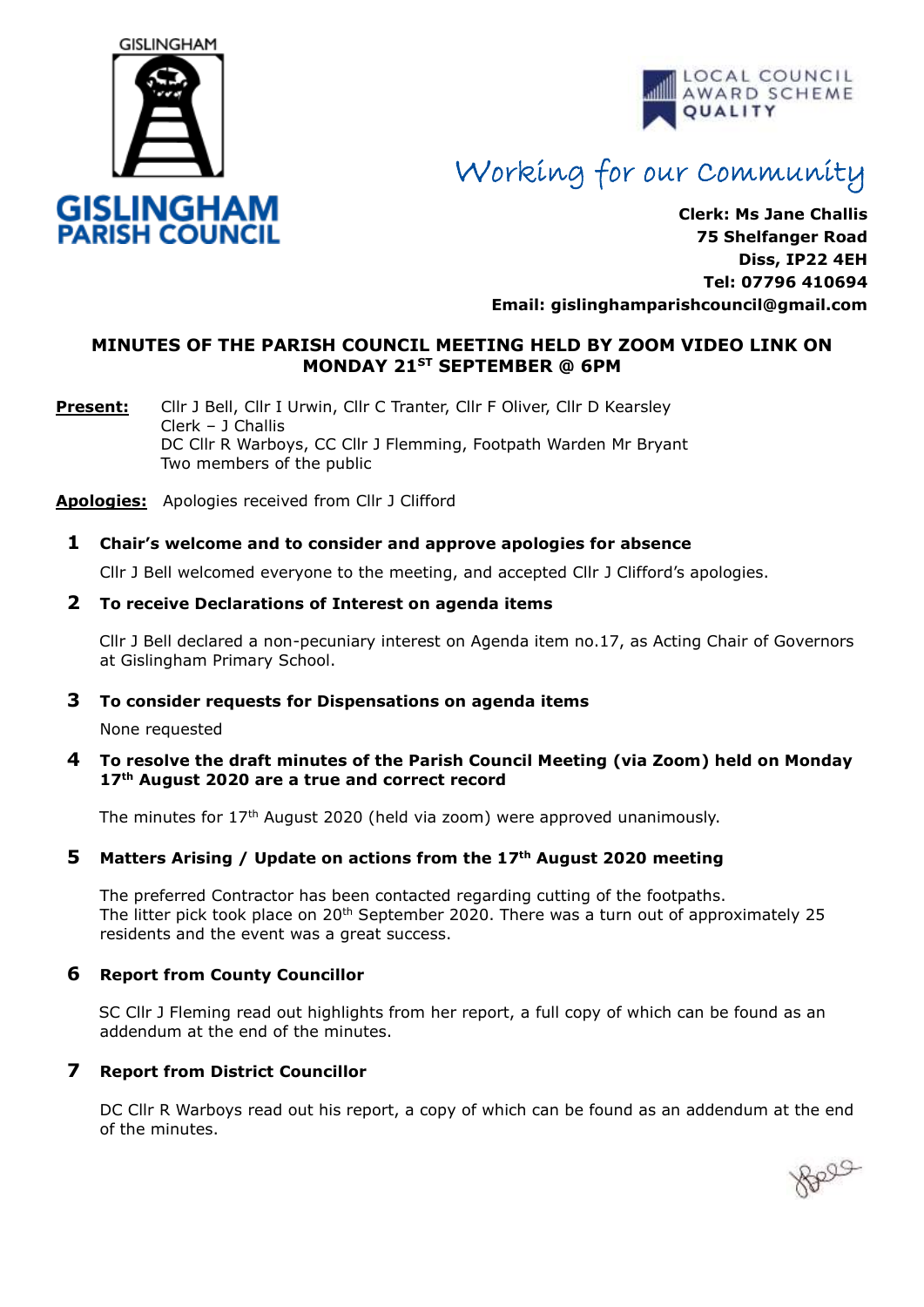#### **8 Public Participation Session (15 minutes set aside)**

Two members of the public were present in relation to items further on in the Agenda.

#### **9 Chair's Report**

- Surrender of the Skatepark Lease has now been completed.
- Signage and replacement Litter and Grit Bins are currently being investigated; CIL money can be used for these items.
- Footpaths it would be a good idea to look into SCC cutting them.
- Charity Meadow recycling is being mixed in with normal rubbish, would it be viable to look into a contractor?
- The Chair commended the Clerk and RFO for both doing a brilliant job in their new roles so far.

#### **ACTION**

- Clerk to contact SCC to investigate the possibility of them taking on the contract for Footpath cutting currently actioned by the Parish Council.
- Clerk to investigate costs of a contractor to empty the Litter Bin on Charity Meadow
- Clerk to contact SCC regarding replacing damaged Signage and replacement Grit Bins.
- Clerk will look into costs to replace the 4 Litter bins in the Village.

All these items are ongoing and will be reported back to the Parish Council at future Parish Council meetings.

#### **10 Clerk's Report (and RFO)**

 The Clerk advised that the clerk training courses are now available, and she has booked onto all 6 modules taking place via Zoom between November and December.

#### **11 Neighbourhood Watch Report – Councillor Tranter**

Cllr C Tranter read out his report, a copy of which can be found as an Addendum at the end of the minutes.

#### **12 Footpath Warden Report**

Mr Bryant read out his report, a copy of which can be found as an Addendum at the end of the minutes. In addition he advised that a footbridge opposite Viking Close needs repairing.

Cllr Oliver pointed out that there appears to be others who are spraying "dog waste" which is not being picked up by dog owners.

#### **ACTION**

Mr Bryant to contact SCC to carry out the repair work needed, copying in the Clerk.

#### **13 SID (Speed Indicator Device) Report**

It was noted that the figures seemed low. It was also noted to thank Mr Wells for the work he does for the council.

Reag

#### **ACTION**

Clerk to contact Mr Wells to express the Council's thanks.

#### **14 Policies**

- Complaints Procedure
- Disciplinary Procedure
- Disciplinary Rules
- Grievance Procedure
- Laptop and Cell (Mobile) Phone Usage Policy
- Sickness Absence Policy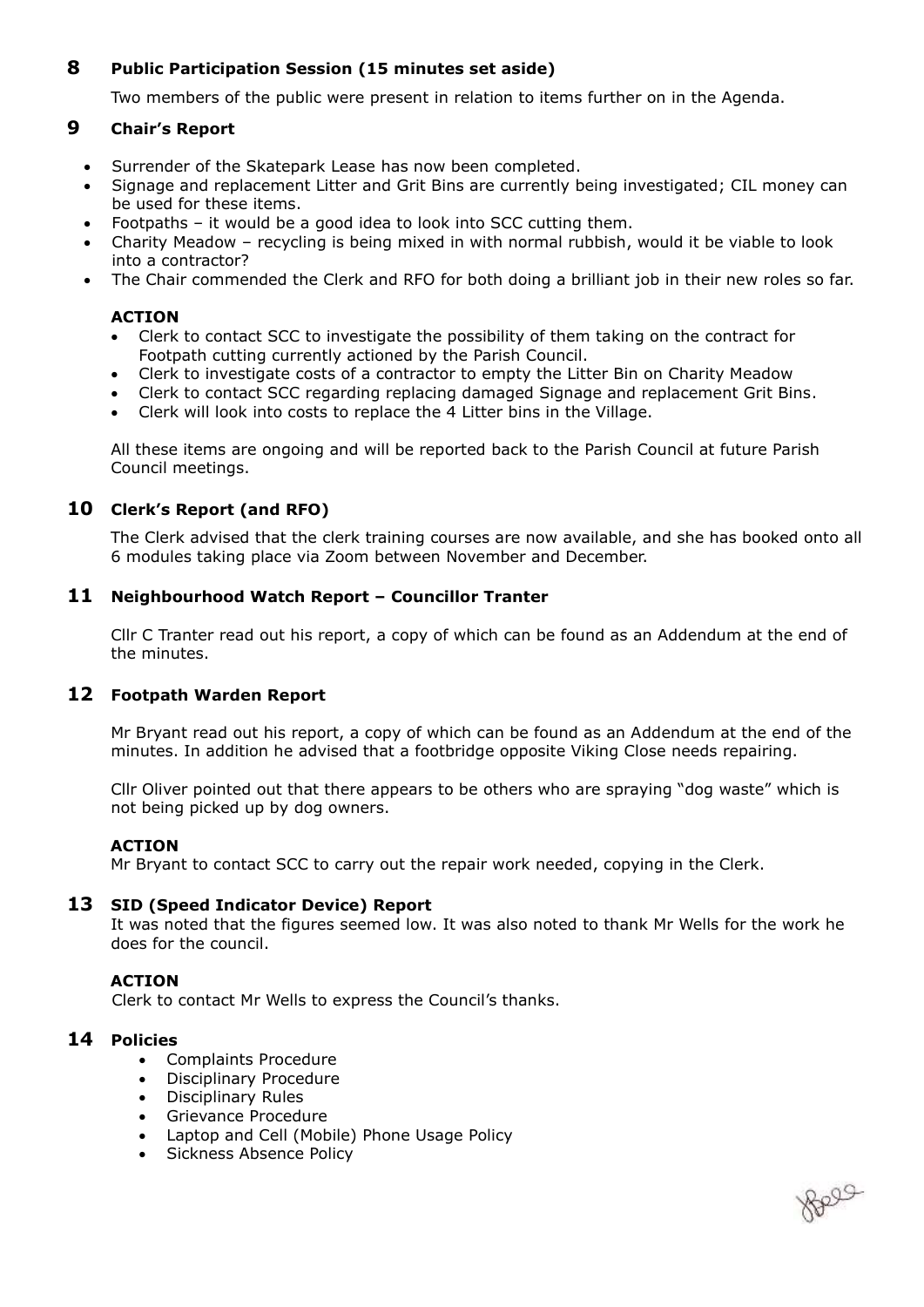• Training Policy

• Travel and Expenses Policy

All policies were agreed unanimously.

#### **ACTION**

Clerk to update policies on the website.

6:48pm Cllr D Kearsley joined the meeting and apologised for late attendance.

#### **15 Charity Meadow**

#### **Update on CCTV equipment and issues with littering.**

A discussion took place regarding the CCTV trail cameras which Cllr C Tranter has been investigating. It was agreed that Cllr C Tranter would obtain final prices for these cameras, and the clerk would order them. There is still an issue with littering, and also recycling items being mixed in with non-recyclables as pointed out in the Chair's report. It was decided to look into litter collection services, and separate bins.

#### **ACTION**

Cllr C Tranter to send trail camera information to the Clerk to order. Clerk to investigate litter collection Contractors and separate bins.

#### **16 Playground Inspection**

A discussion took place regarding the Inspection which was carried out on 20th August 2020. It was agreed to obtain quotations to carry out the repairs required. It was also noted in the report that there was strimmer damage from the grass cutting.

#### **ACTION**

Clerk to contact play equipment companies for quotations, and also the grass cutting Contractor to advise of the strimmer damage.

#### **17 Gislingham Primary School Running Track CIL Application**

Cllr J Bell handed the Chair over to Cllr C Tranter. Cllr C Tranter outlined the application received from Gislingham Primary School, and a discussion took place involving one of the members of the public, who was in attendance in their capacity as a School Governor.

 Points were raised by Cllr C Tranter regarding access to the proposed track, benefits to residents not directly involved with the school, and the school's own financial contribution. The member of the public advised that the school was looking towards community groups using the track, rather than individuals, and that the school was seeking funding for the full amount having already invested in play equipment and fencing. Cllr D Kearsley said that she was very supportive of the application, but suggested it would be a good idea for the school to look at additional funding options. Cllr C Tranter summarised that the application needs more consideration following investigation into additional funding options. The member of the public asked the Council what amount they would consider providing. Cllr C Tranter advised it was not possible to confirm an amount without further consultation with the Council, including Councillors not currently present, but suggested an amount of £5,000.00, may be considered, which Cllr F Oliver supported. This application would need to be approved by all Councillors. It was pointed out that an application for CIL monies can also be made to Mid Suffolk District Council. Councillors felt there needed more discussion to take place given the large amount being requested. Councillors would like more information on who would use it. The resident present advised it was there for Groups to use and support from Local Groups was included in the application.

#### **ACTION**

Gislingham Primary School to investigate additional ways of funding the running track, before further discussion at a future Parish Council meeting.

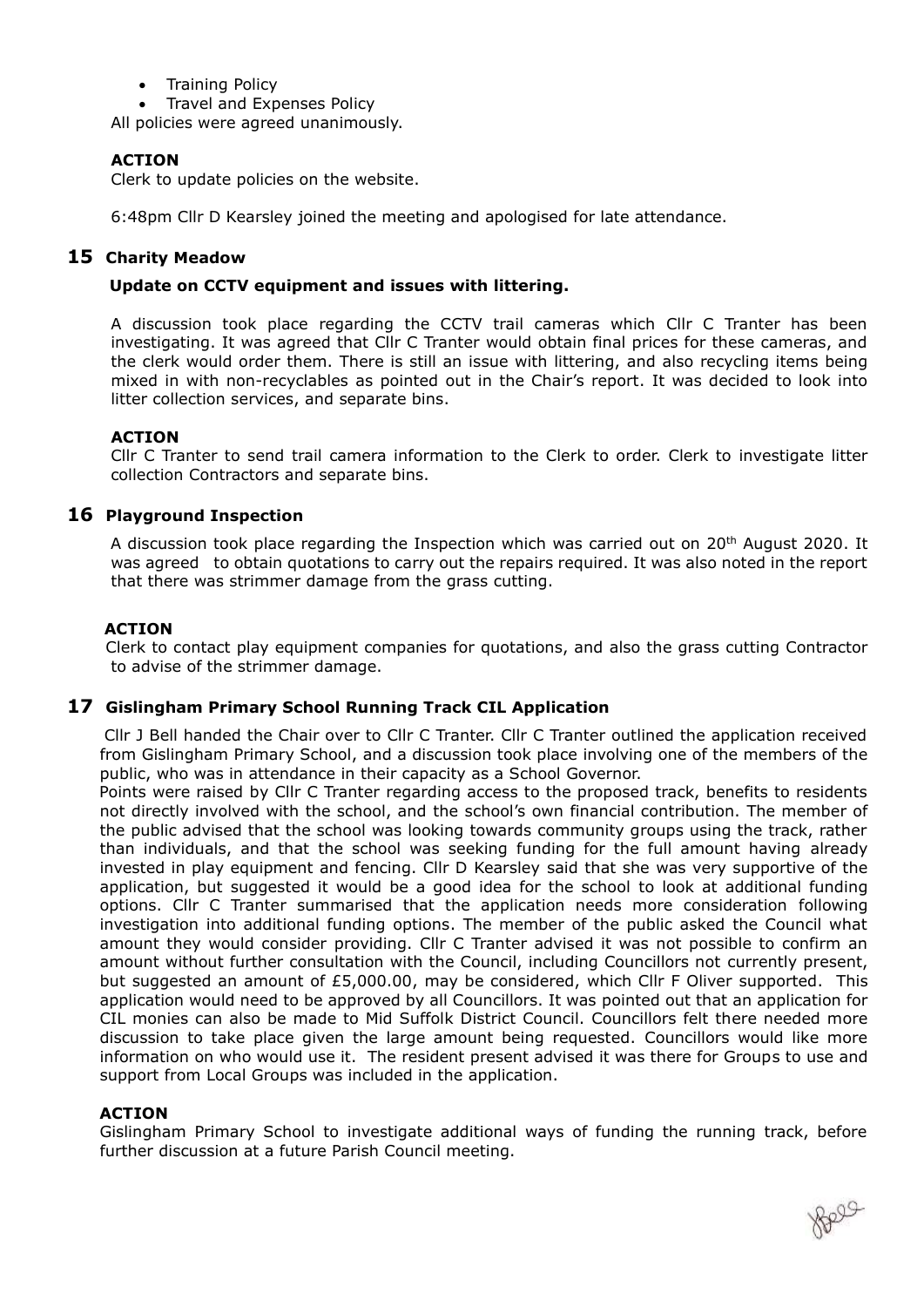#### **18 Grants & Donation Requests**

- **Wives of Gislingham £100**
- **Friends of St Mary's (FOSM) £375**
- **The Messenger £500**

A member of the public was present during this item as Secretary of Friend's of St Mary. Councillors unanimously agreed to grant the request from Wives of Gislingham. Councillors agreed to grant the request from Friend's of St Mary's but with one abstention Councillors unanimously agreed to grant the request from The Messenger.

#### **ACTION**

Clerk to request bank details from each applicant, and Cllr J Bell to transfer donations via BACS.

#### **19 Website Accessibility Statement**

 It was agreed unanimously to proceed with the statement, previously prepared and issued to all Councillors.

#### **ACTION**

Clerk to put Statement on website by deadline of 23rd September 2020.

#### **20 Finance – the following invoices for payment were approved unanimously.**

Admin Payment (Clerk & RFO) **- £482** BHIB Public Indemnity Insurance including Cyber Insurance and Data Protection - **£956.78** Zoom Subscription for September meeting (Direct from Co-op Bank account) - **£14.39** Litter pick sanitize gel and spray – **£13.98** Top Garden Inv No. 20 - **£360.00**

**Proposed by**: Cllr Bell **Seconded by: Cllr Kearsley** Unanimously approved

#### **Action**

Cllr J Bell to pay approved invoices by BACS.

Cllr Oliver left the meeting at 7.45pm.

#### **21 Training**

There has been some confusion caused by all training being booked against the Clerk's email address. Cllr J Bell asked for everyone to use their own email addresses for future bookings, but to let the Clerk know.

#### **22 Date of next meeting 19th October 2020 at 6pm via Zoom.**

Meeting Closed at 8.00pm

Bell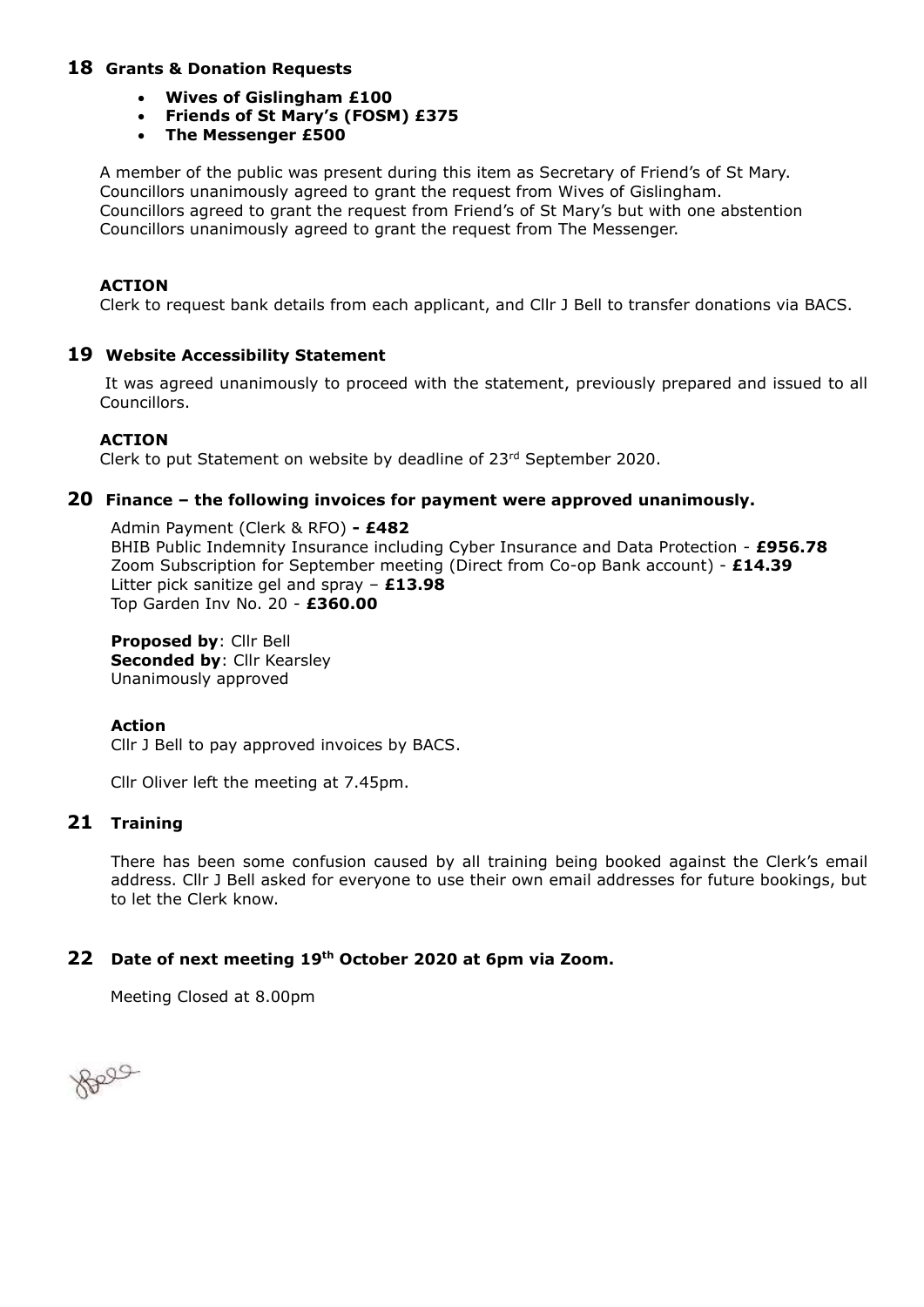# **District Councillor Report: Gislingham Ward August 2020**

# **Mellis, Gislingham, Wickham Skeith, Thornham Magna, Thornham Parva, Wortham and Burgate**

| Covid-19                                                                                       | Staff are continuing to work from home, making use of Microsoft Teams to hold virtual meetings<br>with colleagues, councillors, and residents. Non-urgent site inspections are not taking place. Some<br>officers are beginning to return to their normal jobs having been seconded to different duties aris-<br>ing from the pandemic. Online meetings are planned up to February 2021                                                                                                                                                                                                                                                                                                                                                                                                                                                                                                                                                                                                                                                                                                                                                                       |
|------------------------------------------------------------------------------------------------|---------------------------------------------------------------------------------------------------------------------------------------------------------------------------------------------------------------------------------------------------------------------------------------------------------------------------------------------------------------------------------------------------------------------------------------------------------------------------------------------------------------------------------------------------------------------------------------------------------------------------------------------------------------------------------------------------------------------------------------------------------------------------------------------------------------------------------------------------------------------------------------------------------------------------------------------------------------------------------------------------------------------------------------------------------------------------------------------------------------------------------------------------------------|
| Meetings                                                                                       | All District Council and Committee meetings are now being held as virtual meetings using the Mi-<br>crosoft Teams platform. They can be viewed on YouTube. The full Council meeting on 23 July will<br>be the Annual Council Meeting where the Chair of the Council will be elected for the year and ap-<br>pointments to committees and outside bodies will be confirmed.                                                                                                                                                                                                                                                                                                                                                                                                                                                                                                                                                                                                                                                                                                                                                                                    |
| Joint Local<br>Plan                                                                            | The Joint Local Plan is promised for October 2020 when it will be available and ready to be consid-<br>ered at a meeting of the full Council. The next version of the Plan, when we see it, may well be very<br>different from the consultation draft of July 2019. If, and when, Council approves the Plan, it will<br>be subject to further consultation and an Inspector's Examination before it can be formally<br>adopted as planning policy. However, there are two Government Papers out for consultation that<br>may have to be taken into account.                                                                                                                                                                                                                                                                                                                                                                                                                                                                                                                                                                                                   |
| Changes to<br>the Current<br><b>Planning Sys-</b><br>tem<br>Ends 1st Oct<br>2020               | This consultation sets out proposals for measures to improve the effectiveness of the current plan-<br>ning system. The 4 main proposals are:<br>changes to the standard method for assessing local housing need<br>$\bullet$<br>securing of First Homes through developer contributions in the short term until the transition to<br>a new system<br>supporting small and medium-sized builders by temporarily lifting the small sites threshold be-<br>low which developers do not need to contribute to affordable housing<br>extending the current Permission in Principle to major development<br>$\bullet$<br>The full document may be found here: https://www.gov.uk/government/consultations/changes-to-<br>the-current-planning-system<br>Changes to the method for assessing house needs will put further pressure on MS&BDC to bring for-<br>ward sites for development.<br>Presently the baseline for Babergh is 342.5 homes. Applying the proposed factor results in 342.5 x<br>$2.304375 = 789$ homes.<br>Presently baseline for Mid Suffolk is 456.2 homes. Applying the proposed adjustment factor results<br>in 456.2 x 1.651875 = 754 homes |
| Response to<br>Govt. White<br>Paper Plan-<br>ning Reforms<br>Ends 29 <sup>th</sup> Oct<br>2020 | This is out to consultation, significantly it is proposed to simplify the role of local plans by focusing<br>on identifying land under three categories-Growth areas suitable for substantial development,<br>and where outline approval for development would be automatically secured for forms and types of<br>development specified in the Plan; Renewal areas suitable for some development, such as gentle<br>densification; and Protected areas where - as the name suggests - development is restricted."<br>The full document can be found here: https://www.gov.uk/government/consultations/planning-<br>for-the-future/planning-for-the-future<br>In the forward, the Prime Minister promises a new planning system: "That gives you a greater say<br>over what gets built in your community."                                                                                                                                                                                                                                                                                                                                                     |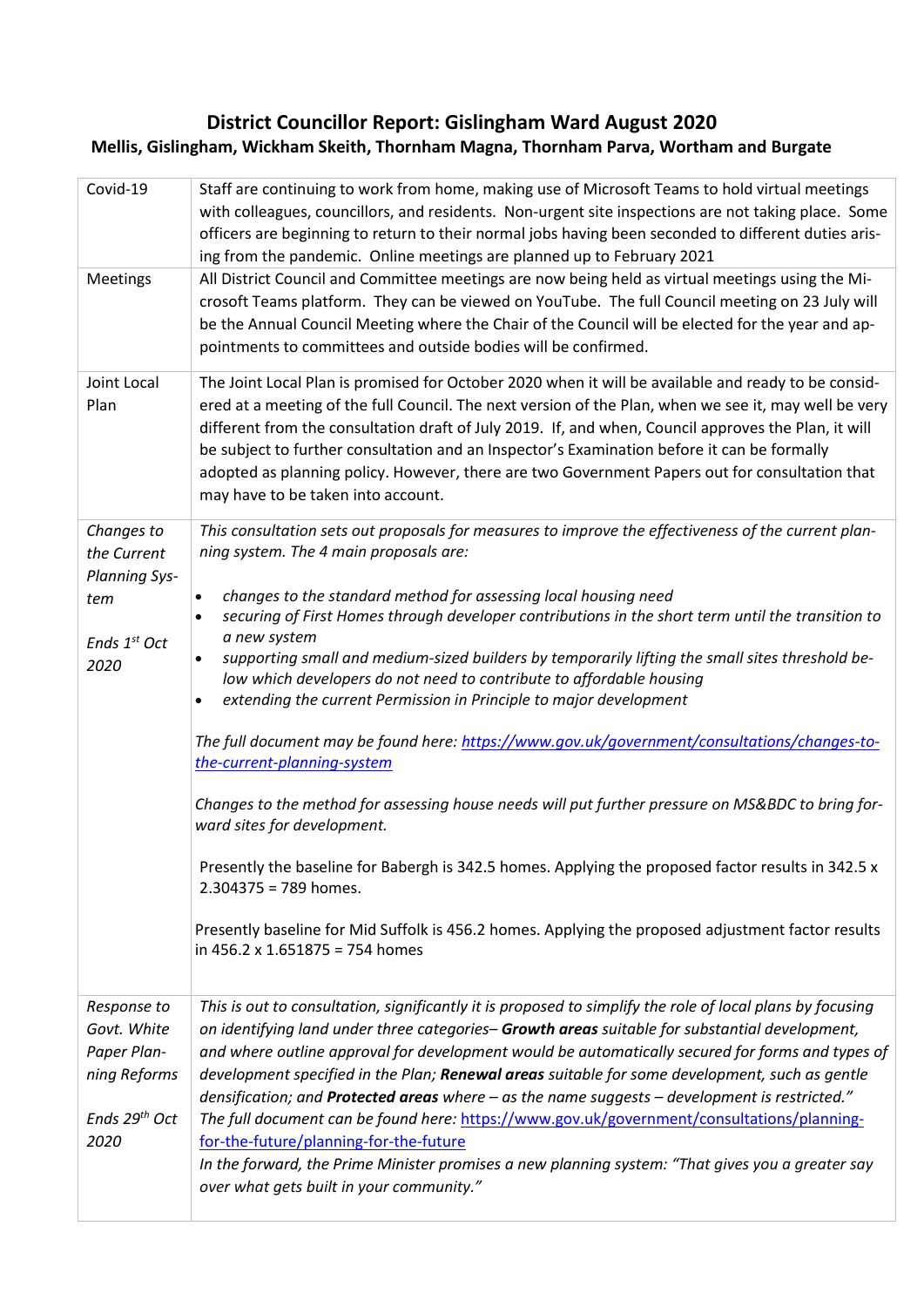| <b>MSDC Hous-</b>                       | MSDC will soon be publishing details of housing land supply in the district. It is likely that                                                                                                                                                                                                                                                                                                                                                                                                                                                                                                                                                                                                                                                                                                                                                       |  |  |  |  |  |  |
|-----------------------------------------|------------------------------------------------------------------------------------------------------------------------------------------------------------------------------------------------------------------------------------------------------------------------------------------------------------------------------------------------------------------------------------------------------------------------------------------------------------------------------------------------------------------------------------------------------------------------------------------------------------------------------------------------------------------------------------------------------------------------------------------------------------------------------------------------------------------------------------------------------|--|--|--|--|--|--|
| ing Land                                | this will show a supply sufficient for around 7 years and outstanding permissions for                                                                                                                                                                                                                                                                                                                                                                                                                                                                                                                                                                                                                                                                                                                                                                |  |  |  |  |  |  |
| Supply                                  | around 7,000 housing units.                                                                                                                                                                                                                                                                                                                                                                                                                                                                                                                                                                                                                                                                                                                                                                                                                          |  |  |  |  |  |  |
| Gateway 14                              | Gateway 14, the commercial development site bought by MSDC in 2018. - a consultation on is due<br>to launch next week. The web address is G14yoursay.co.uk and you can register for up-<br>dates. There has been a reasonable amount of interest in the site from a variety of types of busi-<br>nesses.                                                                                                                                                                                                                                                                                                                                                                                                                                                                                                                                             |  |  |  |  |  |  |
| Impact of<br>COVID-19                   | Since March 2020<br>residents relying on benefits have increased by 93% and 97% in Babergh and Mid Suf-<br>folk respectively (compared to 75% locally + 84% nationally)<br>those classed as 'unemployed' by DWP have increased across Babergh by 140% and Mid<br>$\bullet$<br>Suffolk by 142% (compared to 108% locally and nationally)<br>in-work UC claimants have increased by 92% (BDC) and 95% (MSDC) (compared to 78% lo-<br>cally + 87% nationally)<br>In Mid Suffolk all responding businesses that were not required to close are still trading at the end<br>of July. While 42% of those that were required to close have since reopened, and the remaining<br>58% are getting ready to reopen as soon as possible.<br>78% of businesses currently trading say their revenues have decreased by on average 61% com-<br>pared to pre-COVID. |  |  |  |  |  |  |
| Recovery Ac-<br>tion Planning           | Current support to businesses through grants.<br><b>Developing Business Support</b><br>Areas of new flexible workspace and virtual business support<br>$\bullet$<br>New Workspace pilots<br>$\bullet$<br>Digital infrastructure rollout with partners and promotion of local fibre voucher scheme<br>$\bullet$<br>Promotion of key clusters for innovation, sector specialism and enterprise<br>Skills mapping - Centre of excellence targeting transferable and specialist skills develop-<br>ment<br>Support for growth of initiatives such as Innovation Labs<br>$\bullet$<br>New business support programmes<br>Develop sector resilience plans which reflect emerging growth sectors but support<br>core/traditional sectors<br>New business grants launched in Autumn                                                                          |  |  |  |  |  |  |
| Wellbeing<br>Concerns<br>across Suffolk | Report to follow.                                                                                                                                                                                                                                                                                                                                                                                                                                                                                                                                                                                                                                                                                                                                                                                                                                    |  |  |  |  |  |  |
| Locality                                | A reminder that Locality Awards have been launched for 2020/21. If you know of a community                                                                                                                                                                                                                                                                                                                                                                                                                                                                                                                                                                                                                                                                                                                                                           |  |  |  |  |  |  |
| Awards                                  | group in need of some funding, please put them in touch with me.                                                                                                                                                                                                                                                                                                                                                                                                                                                                                                                                                                                                                                                                                                                                                                                     |  |  |  |  |  |  |
| Disabled Fa-<br>cilities Grant          | In the recent Performance Reporting we raised concerns, again, that the grant available is not be-<br>ing spent. If you know anyone who needs any kind of adaptation to their home, from a handrail to<br>a wet room, please ask them to get in touch. The application process is very straightforward.<br>Please use the following link:<br>https://www.babergh.gov.uk/housing/private-sector-housing-grants/disabled-facilities-grant/                                                                                                                                                                                                                                                                                                                                                                                                             |  |  |  |  |  |  |
| Home but not<br>Alone                   | This service is now phased out, only 2 or 3 phone calls were being received, the nature of the calls<br>means that it is best responded to by the individual service providers themselves. The number will<br>still be monitored but staff have now returned to their normal roles. The structure is being "moth-<br>balled" and would be revived if there is a future need. It is recognised that there was a terrific re-<br>sponse by local community groups and organisations to ensure that individual needs were met dur-<br>ing the current NHS emergency.                                                                                                                                                                                                                                                                                    |  |  |  |  |  |  |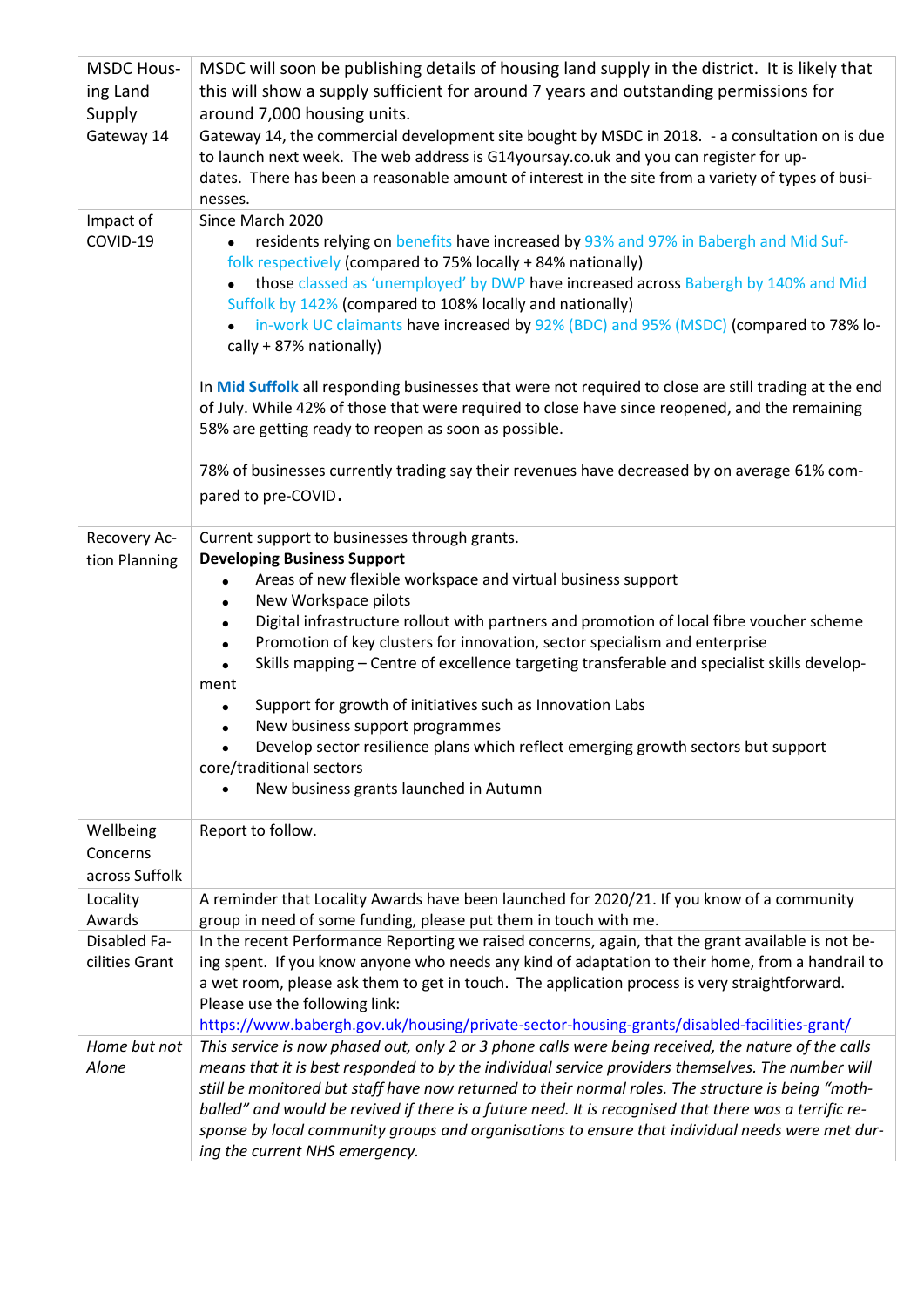| Wellbeing<br>NHS | https://www.wellbeingnands.co.uk/suffolk/ Suffolk NHS has a new Wellbeing Community Advisor,       |
|------------------|----------------------------------------------------------------------------------------------------|
|                  | Nikki Betts, who is keen to make contact with groups and individuals who are interested in or have |
|                  | concerns about Mental Health, Wellbeing and Emotional Support. The link is to the new NHS site     |
|                  | where families, young people, and professionals may access make a referral or get advice about     |
|                  | wellbeing and mental health services or you can get in contact on 0345 600 2090. To contact Nikki: |
|                  | Nicola.betts@nsft.nhs.uk.                                                                          |

Councillor: Rowland Warboys

[rowland.warboys@midsuffolk.gov.uk](mailto:rowland.warboys@midsuffolk.gov.uk) 01379 783412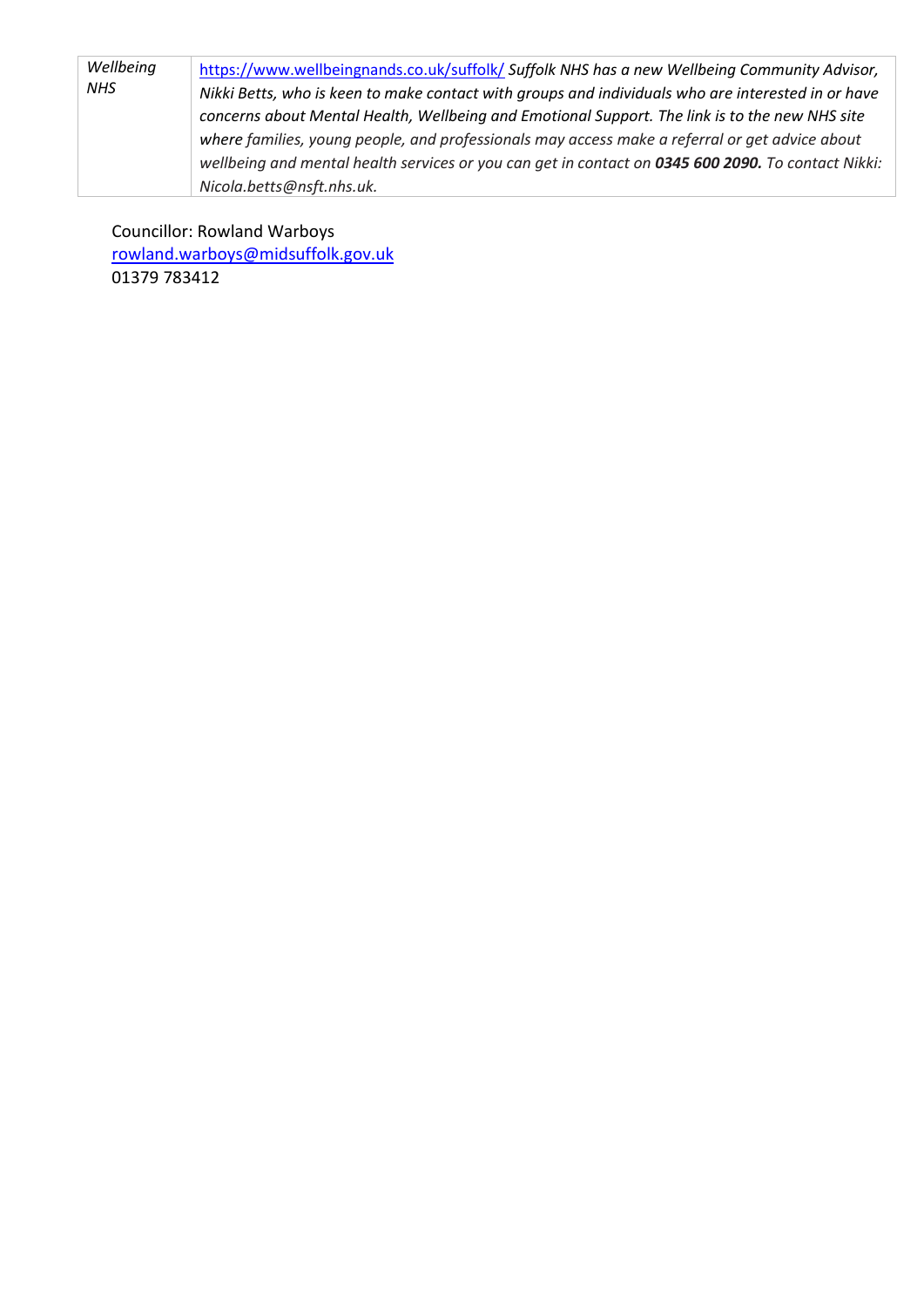# **County Councillor Report**



## **September 2020**

# **Gislingham Parish Council**

Councillor Jessica Fleming, Hartismere Division, Suffolk

[Jessica.fleming@suffolk.gov.uk](mailto:Jessica.fleming@suffolk.gov.uk) Tel: 07714-597980 Twitter: @jesstfleming

**School Transport** - The Passenger Transport team guidance on school travel and health can be found at <https://www.suffolkonboard.com/schooltravel> and [www.suffolkonboard.com/covidguide.](http://www.suffolkonboard.com/covidguide) Unfortunately spare seats cannot be committed at this time, but this position will be reviewed in October. If under exceptional circumstances a parent has **no means** of getting their child to school, please contact [transport.review@suffolk.gov.uk](mailto:transport.review@suffolk.gov.uk) to seek immediate assistance.

**Schools –** To date schools have had a successful start to the term with very high attendance levels across Suffolk.

**A140 Roundabouts –** The roundabouts are progressing, a separate newsletter is available with current information and contacts. Both are anticipated to be complete by the end of February 2021.

**Bus Services -** A list of bus timetable changes is posted on [www.suffolkonboard.com.](https://www.suffolkonboard.com/buses/bus-timetable-updates/) The 387 service to Stowmarket will run normally until the end of March, after that its future is uncertain.

**Remembering VJ Day, 75 years ago -** Saturday 15 August was the 75th anniversary of VJ Day in the UK, marking Victory in Japan at the end of the Second World War. The team at Suffolk Archives have put together a special online [exhibition marking VJ Day](https://www.suffolkarchives.co.uk/displays-online/the-road-to-vj-day/)**,** exploring the way our county marked the end of the Second World War.

**Changes to the Current Planning System** – these proposals would change the method for calculating housing need and increase local authority housing targets. The consultation closes on 1<sup>st</sup> October. [https://www.gov.uk/govern](https://www.gov.uk/government/consultations/changes-to-the-current-planning-system)[ment/consultations/changes-to-the-current-planning-system](https://www.gov.uk/government/consultations/changes-to-the-current-planning-system)

**Planning for the Future Gov White Paper** – the changes proposed for strategic planning are substantial and require primary legislation. Under these proposals land would be 'zoned' and decision making centralised, for example. The consultation closes on 29th October.<https://www.gov.uk/government/consultations/planning-for-the-future> The County Council is developing a response to this consultation. The views of the Royal Town Planning Institute on planning reform may be of interest: [https://www.rtpi.org.uk/policy/2020/april/priorities-for-planning-reform-in](https://www.rtpi.org.uk/policy/2020/april/priorities-for-planning-reform-in-england/)[england/](https://www.rtpi.org.uk/policy/2020/april/priorities-for-planning-reform-in-england/)

**County Council and Suffolk Corona Watch –** Suffolk Public Health maintains local COVID related information on [www.healthysuffolk.org.uk/jsna/coronawatch.](http://www.healthysuffolk.org.uk/jsna/coronawatch)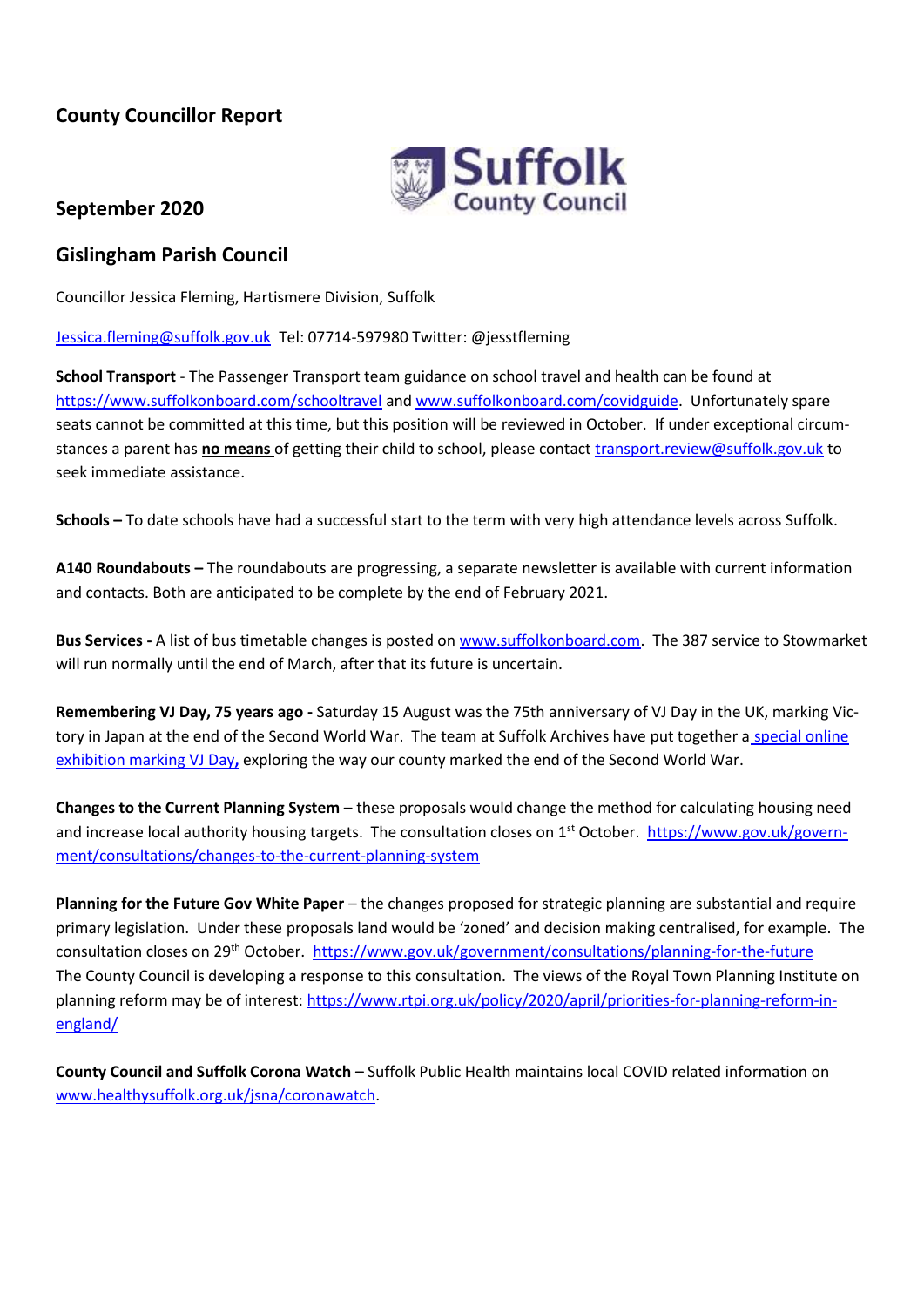### **Neighbourhood Watch Report September 2020**

A Luton type white van has been operating in the area ( possibly being driven by two" Eastern European " gentlemen ), reported from at least 4 local villages and seen operating where dogs have been stolen from residents garden. The police are fully aware of this, have the registration, and it is part of an ongoing police investigation.

Vehicle speeding in Coldham Lane and West View gardens over the past few weeks, a vehicle has been identified by 7 residents speeding late at night and causing a certain amount of nuisance, in addition two individuals were noted riding ( helmetless ) down Coldham lane during daylight hours ( dangerous !!) . Both incidents have been reported to the police along with registrations and are part of an ongoing police investigation.

There is a new Police Unit based in Eye called Kestrel, which has been set up to deal with ( among other things ) nuisance problems in the local villages .

### **Footpath Warden Report – September 20**

I have now had contact with Neil, however he does not me to show him the footpaths. He plans to cut the paths before the end of September.

I inspected FP52/53 where I cleared the poo bags and I am pleased to say that no more have been left there.

I also inspected FP 28, from Morleys Lane. I noticed that Felix had sprayed at least 12 times in the first 200 metres of the path. What I sprayed on the 19<sup>th</sup> August, it had not been cleared up. Walking around the perimeter of the field, I had to spayed 3 dog poos.

Walked FP 46 west bound from the Charity Meadow, which in the past has been prime path to leave dog poo, but it was all clear, which is great news.

Replies from SCC regarding the Bowling Alley, will cut back within the next two weeks. I did cut the worst of the brambles, as the school children will be using as from the  $4<sup>th</sup>$  September.

As SCC have not recruited a local Footpath officer, they are unable to carry out any remedial work. Will need to keep an eye on the bridge to see if the situation gets any worse. If so, we could close the bridge, as there is access via the driveway.

|         |                    |                  |            |                      |                                                                                        | 27/08/20                                                                                                         |
|---------|--------------------|------------------|------------|----------------------|----------------------------------------------------------------------------------------|------------------------------------------------------------------------------------------------------------------|
| From    | <b>To</b>          | On Cutting List? | Reported?  | <b>Date Reported</b> | <b>Issue Description</b>                                                               | <b>Status</b>                                                                                                    |
| Mill St | <b>Broadfields</b> | <b>YES</b>       | <b>YES</b> | 27/08/20             | Reported by resident, lots of<br>brambles and nettles, making it<br>difficult to walk. | Inspected and took photo, reported to<br><b>SCC</b>                                                              |
|         |                    |                  |            |                      |                                                                                        | reply from SCC, will cut within the<br>next 2 weeks.<br>I did cut the brambles back ready for<br>the school use. |
|         |                    |                  |            |                      | Reported by resident. Boards on                                                        | Inspected and took photo, reported to<br><b>SCC</b>                                                              |
|         |                    |                  |            |                      |                                                                                        | reply from SCC, as no one appointed<br>yet, deferred. Will need to keep an<br>eye on the bridge                  |
|         | Mill St            |                  | <b>NO</b>  | <b>YES</b>           | <b>FOOTPATH ISSUES</b><br>27/08/2020                                                   | footbridge damaged/rotting                                                                                       |